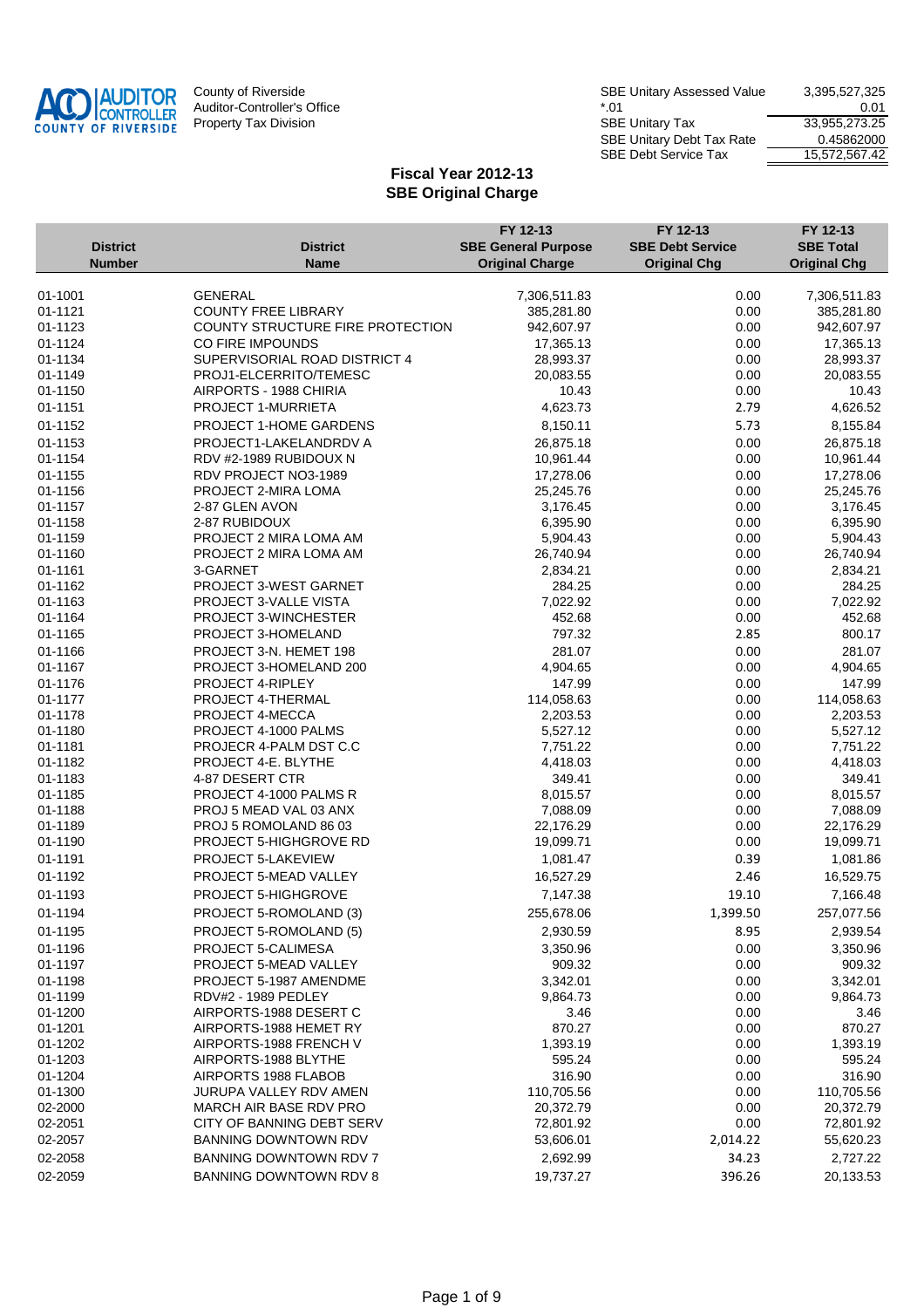

| County of Riverside         | <b>SBE Unitary Assessed Value</b> | 3,395,527,325 |
|-----------------------------|-----------------------------------|---------------|
| Auditor-Controller's Office | *.01                              | 0.01          |
| Property Tax Division       | <b>SBE Unitary Tax</b>            | 33,955,273.25 |
|                             | <b>SBE Unitary Debt Tax Rate</b>  | 0.45862000    |
|                             | <b>SBE Debt Service Tax</b>       | 15.572.567.42 |
|                             |                                   |               |

|                 |                                 | FY 12-13                   | FY 12-13                | FY 12-13            |
|-----------------|---------------------------------|----------------------------|-------------------------|---------------------|
| <b>District</b> | <b>District</b>                 | <b>SBE General Purpose</b> | <b>SBE Debt Service</b> | <b>SBE Total</b>    |
| <b>Number</b>   | <b>Name</b>                     | <b>Original Charge</b>     | <b>Original Chg</b>     | <b>Original Chg</b> |
| 02-2060         | <b>BANNING MIDWAY RDV</b>       | 2,733.22                   | 0.00                    | 2,733.22            |
| 02-2061         | BANNING DOWN/MID 03 AN          | 11,473.82                  | 0.00                    | 11,473.82           |
| 02-2102         | CITY OF BEAUMONT ANX            | 62,138.66                  | 0.00                    | 62,138.66           |
| 02-2103         | BEAUMONT RDV PROJ               | 20,361.09                  | 0.00                    | 20,361.09           |
| 02-2152         | CITY OF BLTHE ANX               | 66,844.31                  | 0.00                    | 66,844.31           |
| 02-2153         | BLYTHE RDV #1                   | 5,919.28                   | 0.00                    | 5,919.28            |
| 02-2154         | BLYTHE RDV AMND #1              | 5,065.83                   | 0.00                    | 5,065.83            |
| 02-2155         | BLYTHE RDV AMND #2 AB1          | 1,292.85                   | 0.00                    | 1,292.85            |
| 02-2156         | BLYTHE PROJ1 AMEND 3 R          | 3,726.70                   | 0.00                    | 3,726.70            |
| 02-2157         | BLYTHE PROJ NO 1 03 AN          | 7,236.45                   | 0.00                    | 7,236.45            |
| 02-2170         | <b>CITY OF CALIMESA</b>         | 10,480.41                  | 0.00                    | 10,480.41           |
| 02-2172         | CALIMESA RDV PROJ 1             | 1,009.05                   | 0.00                    | 1,009.05            |
| 02-2173         | <b>CALIMESA CITY FIRE</b>       | 2,572.28                   | 0.00                    | 2,572.28            |
| 02-2190         | CITY OF CANYON LAKE             | 10,401.97                  | 0.00                    | 10,401.97           |
| 02-2191         | CITY OF CANYON LAKE FIRE        | 1,991.49                   | 0.00                    | 1,991.49            |
| 02-2224         | <b>CATHEDRAL CITY FIRE</b>      | 3,926.45                   | 0.00                    | 3,926.45            |
| 02-2225         | CITY OF CATHEDRAL CITY          | 46,796.70                  | 0.00                    | 46,796.70           |
| 02-2226         | CATHEDRAL CITY RDV              | 55,069.70                  | 189.85                  | 55,259.55           |
| 02-2227         | CATHEDRAL CITY RDV #2           | 75,203.02                  | 0.00                    | 75,203.02           |
| 02-2229         | CATHEDRAL CITY RDV #3           | 331,293.64                 | 4,329.32                | 335,622.96          |
| 02-2252         | CITY OF COACHELLA ANX           | 38,712.22                  | 0.00                    | 38,712.22           |
| 02-2253         | COACHELLA RDV PROJ ARE          | 6,519.99                   | 0.00                    | 6,519.99            |
| 02-2254         | COACHELLA RDV PROJ ARE          | 27,500.88                  | 0.00                    | 27,500.88           |
| 02-2255         | COACHELLA RDV PROJ 2-8          | 208.08                     | 0.00                    | 208.08              |
| 02-2256         | COACHELLA RDV PROJ 3            | 18,596.83                  | 0.00                    | 18,596.83           |
| 02-2257         | COACHELLA RDV PROJ 4            | 27,137.63                  | 0.00                    | 27,137.63           |
| 02-2297         | CORONA TEMESCAL CYN R           | 13,403.29                  | 0.00                    | 13,403.29           |
| 02-2300         | CORONA DOWNTOWN RDV AB          | 12,271.93                  | 0.00                    | 12,271.93           |
| 02-2301         | CITY OF CORONA DEBT SERV        | 449,928.03                 | 0.00                    | 449,928.03          |
| 02-2302         | CORONA DOWNTOWN RENEWA          | 4,962.62                   | 18.41                   | 4,981.03            |
| 02-2304         | CORONA REDEV PROJECT A          | 144,735.02                 | 252.51                  | 144,987.53          |
| 02-2308         | CORONA RDV PROJ A-85AN          | 12,824.25                  | 5.20                    | 12,829.45           |
| 02-2309         | CORONA RDV PROJ A-AMD           | 15,480.59                  | 0.00                    | 15,480.59           |
| 02-2310         | CORONA MAIN ST SO. RDV          | 4,478.71                   | 0.00                    | 4,478.71            |
| 02-2318         | CORONA RDV PROJ A-AMEN          | 15,677.90                  | 0.00                    | 15,677.90           |
| 02-2321         | CITY OF DESERT HOT SPRINGS      | 36,802.66                  | 0.00                    | 36,802.66           |
| 02-2323         | DESERT HOT SPGS RDV 1           | 73,709.19                  | 2,256.94                | 75,966.13           |
| 02-2327         | DESERT HOT SPGS RDV 2           | 9,361.03                   | 94.97                   | 9,456.00            |
|                 |                                 |                            |                         |                     |
| 02-2328         | DHS #1&2 RDV 98 ANX AB          | 18,659.11                  | 0.00                    | 18,659.11           |
| 02-2352         | CITY OF LAKE ELSINORE ANX       | 60,191.56                  | 0.00                    | 60,191.56           |
| 02-2353         | RANCHO LAGUNA RDV 1             | 131,462.42                 | 208.04                  | 131,670.46          |
| 02-2354         | RANCHO LAGUNA RDV 2             | 105,458.22                 | 65.27                   | 105,523.50          |
| 02-2355         | RANCHO LAGUNA RDV 3             | 19,900.81                  | 0.00                    | 19,900.81           |
| 02-2374         | LA QUINTA NO-LOW                | 20,130.06                  | 0.00                    | 20,130.06           |
| 02-2375         | CITY OF LA QUINTA               | 36,310.12                  | 0.00                    | 36,310.12           |
| 02-2376         | CITY OF LA QUINTA RDV           | 460,012.33                 | 0.00                    | 460,012.33          |
| 02-2378         | LA QUINTA PROJECT #2            | 169,309.30                 | 0.00                    | 169,309.30          |
| 02-2405         | HEMET REDEVELOPMENT AG          | 73,608.14                  | 1,143.85                | 74,751.99           |
| 02-2407         | CITY OF HEMET BASIC AREA 79 ANX | 180,726.40                 | 0.00                    | 180,726.40          |
| 02-2412         | HEMET FARMERS FAIR RDV          | 1,972.60                   | 0.00                    | 1,972.60            |
| 02-2413         | <b>HEMET WESTON PARK RDV</b>    | 2,398.05                   | 0.00                    | 2,398.05            |
| 02-2414         | HEMET DOWNTOWN RDV              | 1,539.75                   | 0.00                    | 1,539.75            |
| 02-2415         | <b>COMBINED COMMERCIAL RD</b>   | 9,792.14                   | 0.00                    | 9,792.14            |
| 02-2425         | CONSOL. WHITEWATER RDV          | 389,666.16                 | 0.00                    | 389,666.16          |
| 02-2441         | CITY OF INDIAN WELLS            | 9,341.22                   | 0.00                    | 9,341.22            |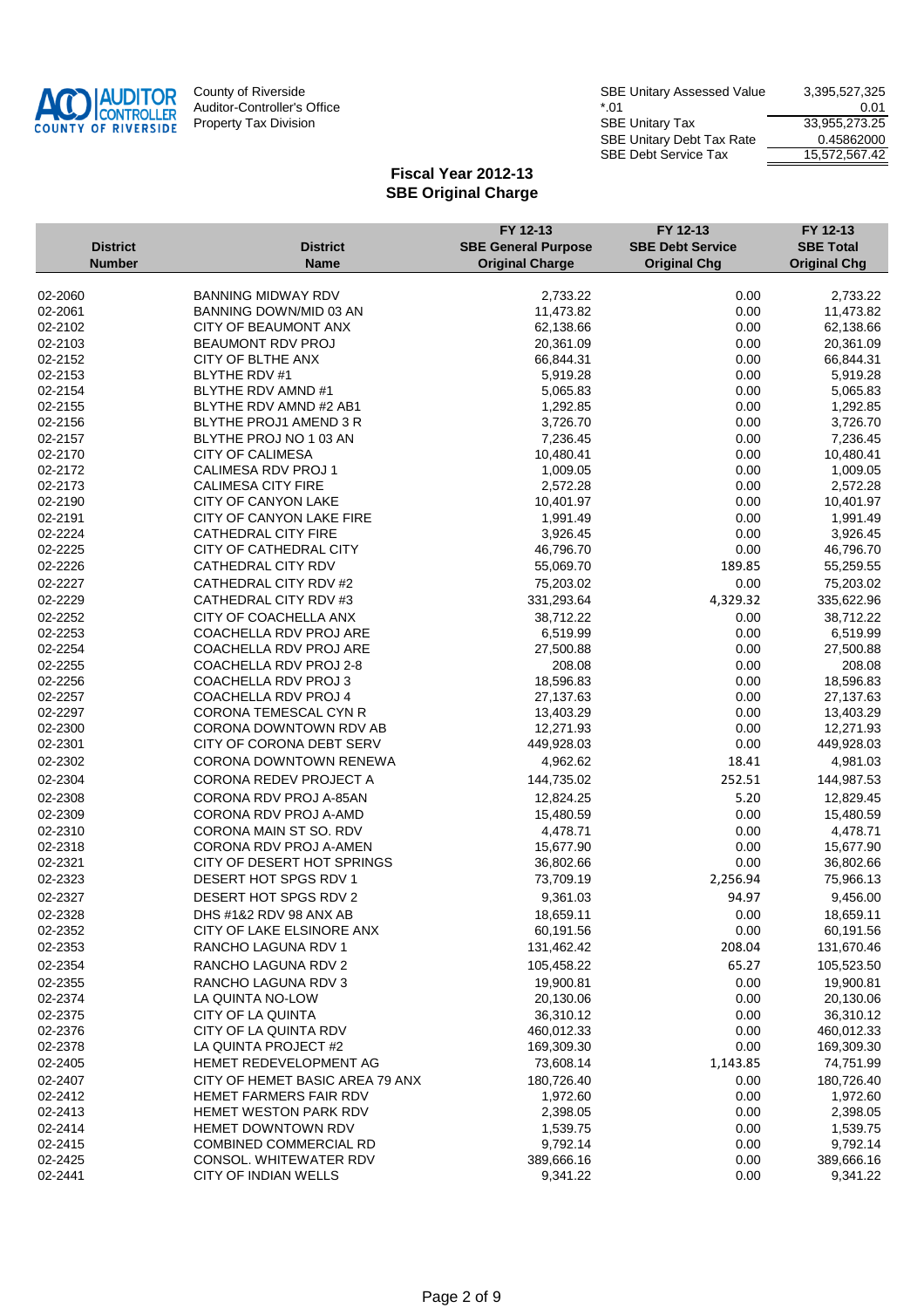

| County of Riverside         | <b>SBE Unitary Assessed Value</b> | 3,395,527,325 |
|-----------------------------|-----------------------------------|---------------|
| Auditor-Controller's Office | *.01                              | 0.01          |
| Property Tax Division       | <b>SBE Unitary Tax</b>            | 33,955,273.25 |
|                             | <b>SBE Unitary Debt Tax Rate</b>  | 0.45862000    |
|                             | <b>SBE Debt Service Tax</b>       | 15.572.567.42 |
|                             |                                   |               |

| <b>District</b>    | <b>District</b>                                   | FY 12-13<br><b>SBE General Purpose</b> | FY 12-13<br><b>SBE Debt Service</b> | FY 12-13<br><b>SBE Total</b> |
|--------------------|---------------------------------------------------|----------------------------------------|-------------------------------------|------------------------------|
| <b>Number</b>      | <b>Name</b>                                       | <b>Original Charge</b>                 | <b>Original Chg</b>                 | <b>Original Chg</b>          |
|                    |                                                   |                                        |                                     |                              |
| 02-2448            | <b>INDIAN WELLS NO-LOW</b>                        | 7,977.92                               | 0.00                                | 7,977.92                     |
| 02-2451            | CITY OF INDIO DEBT SERV                           | 120,954.84                             | 0.00                                | 120,954.84                   |
| 02-2452            | <b>INDIO CENTRE RENEWAL P</b>                     | 130,977.86                             | 0.00                                | 130,977.86                   |
| 02-2453<br>02-2454 | <b>INDIO CENTRE RENEWAL P</b>                     | 35,905.21                              | 0.00                                | 35,905.21                    |
| 02-2463            | DATE CAPITAL PROJ<br><b>INDIO MERGER RDV PROJ</b> | 52,049.72<br>22,400.15                 | 0.00<br>0.00                        | 52,049.72<br>22,400.15       |
| 02-2490            | CITY OF MORENO VALLEY                             | 181,722.92                             | 0.00                                | 181,722.92                   |
| 02-2492            | MORENO VALLEY RDV                                 | 129,380.74                             | 0.00                                | 129,380.74                   |
| 02-2493            | <b>MORENO VALLEY FIRE</b>                         | 38,994.83                              | 0.00                                | 38,994.83                    |
| 02-2494            | CITY OF MORENO VALLEY LIBRARY                     | 9,648.19                               | 0.00                                | 9,648.19                     |
| 02-2495            | <b>CITY OF MURRIETA</b>                           | 83,783.78                              | 0.00                                | 83,783.78                    |
| 02-2498            | CITY OF MURRIETA LIBRARY                          | 9,781.78                               | 0.00                                | 9,781.78                     |
| 02-2499            | MURRIETA RDV PROJ AB12                            | 38,752.64                              | 0.00                                | 38,752.64                    |
| 02-2500            | MURIETTA RDV 2006 AMEND AB1290                    | 5,232.06                               | 0.00                                | 5,232.06                     |
| 02-2501            | CITY OF NORCO                                     | 47,848.53                              | 0.00                                | 47,848.53                    |
| 02-2505            | NORCO REDV PROJ 1                                 | 19,851.35                              | 22.67                               | 19,874.02                    |
| 02-2506            | NORCO REDV 84 ANX                                 | 138,562.51                             | 324.11                              | 138,886.62                   |
| 02-2507            | NORCO RDV AMEND 3                                 | 1,295.68                               | 0.00                                | 1,295.68                     |
| 02-2580            | <b>CITY OF PALM DESERT</b>                        | 49,614.79                              | 0.00                                | 49,614.79                    |
| 02-2582            | PALM DESERT REDVEV PROJ 1                         | 355,622.02                             | 0.00                                | 355,622.02                   |
| 02-2583            | PALM DESERT REDV 82 AN                            | 398,956.71                             | 0.00                                | 398,956.71                   |
| 02-2584            | PALM DESERT RDV 2                                 | 133,607.63                             | 0.00                                | 133,607.63                   |
| 02-2586            | PALM DESERT RDV 3                                 | 24,217.59                              | 0.00                                | 24,217.59                    |
| 02-2587            | PALM DESERT RDV 4                                 | 86,217.73                              | 0.00                                | 86,217.73                    |
| 02-2590            | PALM DESERT NO-LOW                                | 14,236.56                              | 0.00                                | 14,236.56                    |
| 02-2601            | CITY OF PALM SPRINGS DEBT SV                      | 472,145.42                             | 0.00                                | 472,145.42                   |
| 02-2607            | PALM SPRGS CENT BUS REDEV PROJ                    | 20,998.66                              | 0.00                                | 20,998.66                    |
| 02-2608            | CITY OF PALM SPGS TAQ-AND RDV                     | 22,311.22                              | 183.46                              | 22,494.67                    |
| 02-2613            | OASIS RDV PROJECT                                 | 2,237.05                               | 0.00                                | 2,237.05                     |
| 02-2614            | N.PALM CANYON RDV                                 | 11,590.63                              | 0.00                                | 11,590.63                    |
| 02-2615            | HIGHLAND-GATEWAY RDV                              | 3,868.57                               | 0.00                                | 3,868.57                     |
| 02-2616            | RAMON-BOGIE RDV PROJ                              | 9,275.27                               | 0.00                                | 9,275.27                     |
| 02-2617<br>02-2618 | SO. PALM CANYON RDV<br><b>BARISTO-FARRELL RDV</b> | 7,991.53<br>32,225.61                  | 0.00<br>0.00                        | 7,991.53<br>32,225.61        |
| 02-2622            | PALM SPRINGS RDV PROJ 9                           | 23,333.91                              | 0.00                                | 23,333.91                    |
| 02-2623            | PALM SPRINGS CANYON RDV                           | 9,972.84                               | 0.00                                | 9,972.84                     |
| 02-2651            | <b>CITY OF PERRIS</b>                             | 97,329.24                              | 0.00                                | 97,329.24                    |
| 02-2655            | RDV PROJ 1987                                     | 16,215.58                              | 0.00                                | 16,215.58                    |
| 02-2656            | PERRIS RDV PROJECT C &                            | 185,900.31                             | 483.48                              | 186,383.79                   |
| 02-2657            | PERRIS RDV PROJECT 94                             | 22,524.85                              | 0.00                                | 22,524.85                    |
| 02-2681            | RANCHO MIRAGE                                     | 33,913.72                              | 0.00                                | 33,913.72                    |
| 02-2682            | RANCHO MIRAGE WHITEWATER REDV                     | 232,729.57                             | 0.00                                | 232,729.57                   |
| 02-2684            | RANCHO MIRAGE FIRE ASMT                           | 1,128.96                               | 0.00                                | 1,128.96                     |
| 02-2690            | RANCHO MIRAGE RDV-84 P                            | 267,754.29                             | 0.00                                | 267,754.29                   |
| 02-2691            | RANCHO MIRAGE LIBRARY                             | 583.09                                 | 0.00                                | 583.09                       |
| 02-2701            | CITY OF RIVERSIDE DEBT SV                         | 541,123.09                             | 0.00                                | 541,123.09                   |
| 02-2703            | SYCAMORE CYN BOX SPRGS PARK RDV                   | 41,722.88                              | 32.68                               | 41,755.56                    |
| 02-2704            | SYC/BOX SPRGS-IND PK RDV AB1290                   | 658.69                                 | 0.00                                | 658.69                       |
| 02-2705            | RIV MALL & WHITE PK - 85 ANX                      | 5,207.57                               | 0.00                                | 5,207.57                     |
| 02-2706            | RIVERSIDE MALL & WHITE PK 75 ANX                  | 72,921.47                              | 339.28                              | 73,260.76                    |
| 02-2707            | RIV MALL & WHITE PK RENEWAL PROJ                  | 252,432.53                             | 2,286.13                            | 254,718.66                   |
| 02-2708            | CASA BLANCA REDEVEL PR                            | 37,668.99                              | 89.44                               | 37,758.43                    |
| 02-2709            | AIRPORT INDUST REDEVEL                            | 27,285.24                              | 109.02                              | 27,394.25                    |
|                    |                                                   |                                        |                                     |                              |
| 02-2710            | AIRPORT INDUS REDEV PR                            | 23,092.47                              | 24.71                               | 23,117.18                    |
| 02-2711            | EASTSIDE REDEVELOPMENT                            | 1,942.00                               | 13.07                               | 1,955.07                     |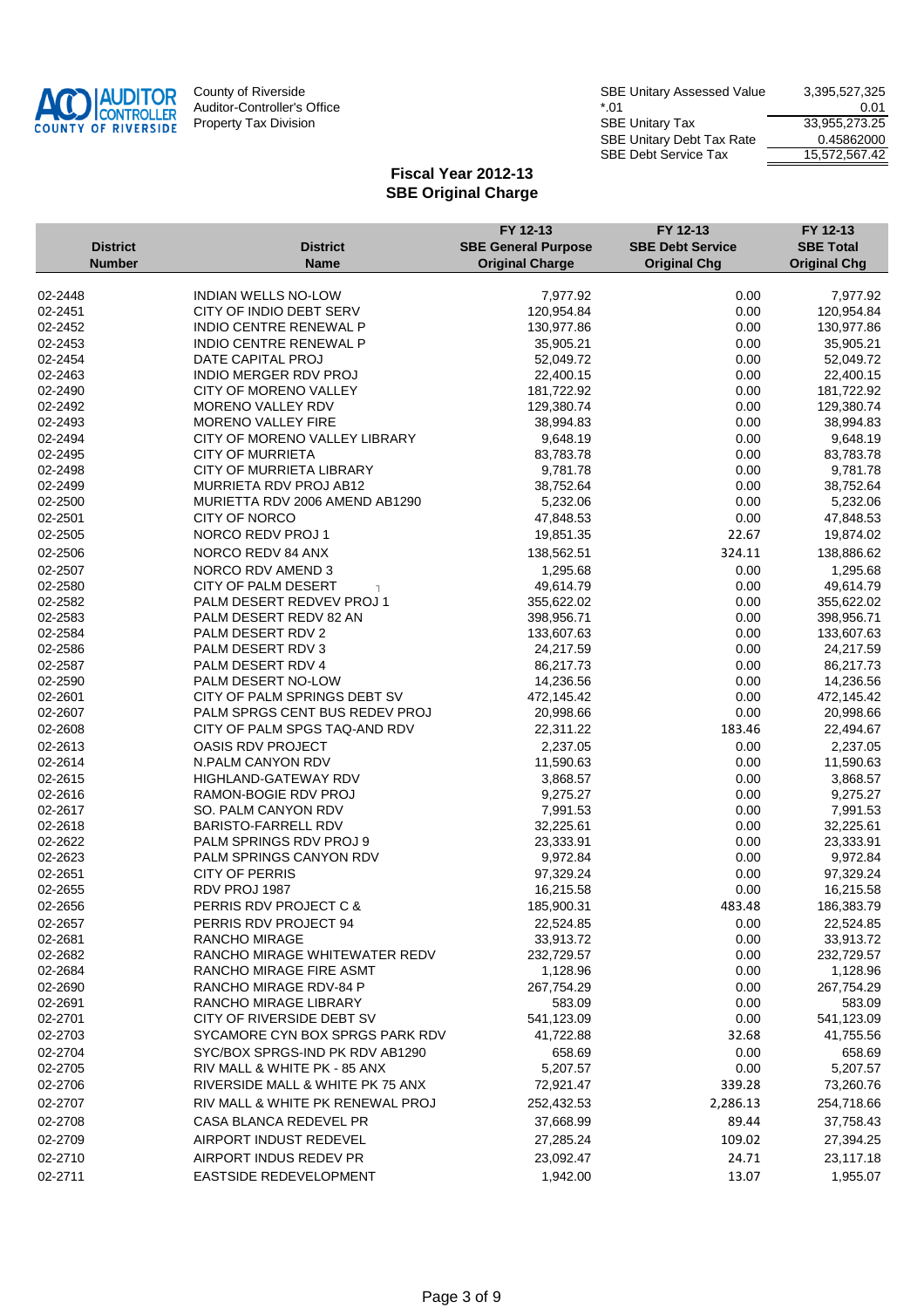

| County of Riverside         | <b>SBE Unitary Assessed Value</b> | 3,395,527,325 |
|-----------------------------|-----------------------------------|---------------|
| Auditor-Controller's Office | $*$ 01                            | 0.01          |
| Property Tax Division       | <b>SBE Unitary Tax</b>            | 33,955,273.25 |
|                             | <b>SBE Unitary Debt Tax Rate</b>  | 0.45862000    |
|                             | SBE Debt Service Tax              | 15.572.567.42 |
|                             |                                   |               |

|                    |                                                          | FY 12-13                   | FY 12-13                | FY 12-13                   |
|--------------------|----------------------------------------------------------|----------------------------|-------------------------|----------------------------|
| <b>District</b>    | <b>District</b>                                          | <b>SBE General Purpose</b> | <b>SBE Debt Service</b> | <b>SBE Total</b>           |
| <b>Number</b>      | <b>Name</b>                                              | <b>Original Charge</b>     | <b>Original Chg</b>     | <b>Original Chg</b>        |
| 02-2712            | CENTRAL INDUSTRIAL RED                                   | 20,908.84                  | 118.58                  | 21,027.41                  |
| 02-2713            | ARLINGTON CENTER PROJ                                    | 4,149.47                   | 29.74                   | 4,179.22                   |
| 02-2714            | <b>CENTRAL INDUST RDV - 85</b>                           | 23,535.51                  | 12.53                   | 23,548.03                  |
|                    |                                                          |                            |                         |                            |
| 02-2715            | AIRPORT INDUST RDV - 85                                  | 8,025.50                   | 26.56                   | 8,052.07                   |
| 02-2716            | CENTRAL INDUST RDV 98<br>MAGNOLIA CENTER RDV PR          | 477.89                     | 0.00                    | 477.89                     |
| 02-2717<br>02-2718 | ARLINGTON AMND 3 RDV A                                   | 15,099.98<br>18,997.55     | 0.00<br>0.00            | 15,099.98<br>18,997.55     |
| 02-2719            | LA SIERRA/ARLANZA RDV                                    | 66,920.30                  | 0.00                    | 66,920.30                  |
| 02-2724            | ARLINGTON NO 3 04AX AB                                   | 3,744.30                   | 0.00                    | 3,744.30                   |
| 02-2725            | ARLINGTON NO 3 04AX E&                                   | 2,145.36                   | 0.00                    | 2,145.36                   |
| 02-2726            | HUNTER PARK/NORTHSIDE                                    | 31,398.96                  | 0.00                    | 31,398.96                  |
| 02-2802            | CITY OF SAN JACINTO ANX                                  | 47,865.53                  | 0.00                    | 47,865.53                  |
| 02-2803            | CITY OF SAN JACINTO RD                                   | 53,830.15                  | 233.26                  | 54,063.41                  |
| 02-2804            | SOBOBA SPRGS RDV PLT P                                   | 5,129.82                   | 149.06                  | 5,278.88                   |
| 02-2805            | SAN JACINTO RDV AMEND                                    | 6,643.97                   | 0.00                    | 6,643.97                   |
| 02-2900            | <b>CITY OF TEMECULA</b>                                  | 67,375.86                  | 0.00                    | 67,375.86                  |
| 02-2910            | TEMECULA PROJ #1 - 198                                   | 112,732.52                 | 0.00                    | 112,732.52                 |
| 02-2917            | CITY OF TEMECULA INC DISPUTE                             | 9,921.12                   | 0.00                    | 9,921.12                   |
| 02-3100            | <b>CITY OF MENIFEE</b>                                   | 10,764.68                  | 0.00                    | 10,764.68                  |
| 02-3200            | <b>CITY OF WILDOMAR</b>                                  | 3,795.03                   | 0.00                    | 3,795.03                   |
| 03-0004            | YUCAIPA UNIFIED SCHOOL                                   | 40,028.00                  | 0.00                    | 40,028.00                  |
| 03-0009            | SAN BERNARDINO VAL COM COLLEGE                           | 6,941.12                   | 0.00                    | 6,941.12                   |
| 03-0018            | COLTON JOINT UNIFIED SCHOOL                              | 5,852.10                   | 0.00                    | 5,852.10                   |
| 03-0501            | ALVORD UNIFIED SCHOOL                                    | 292,771.57                 | 0.00                    | 292,771.57                 |
| 03-0801            | <b>BANNING UNIFIED SCHOOL</b>                            | 226,892.09                 | 0.00                    | 226,892.09                 |
| 03-1101            | BEAUMONT UNIFIED SCHOOL                                  | 235,002.27                 | 0.00                    | 235,002.27                 |
| 03-1601            | COACHELLA VALLEY UNIFIED SCHOOL                          | 384,094.92                 | 0.00                    | 384,094.92                 |
| 03-1701            | CORONA NORCO UNIFIED SCHOOL                              | 1,014,147.49               | 0.00                    | 1,014,147.49               |
| 03-2001            | DESERT SANDS UNIFIED SCHOOL                              | 769,679.12                 | 658,130.99              | 1,427,810.12               |
| 03-2201            | DESERT CENTER UNIFIED SCHOOL                             | 158,437.04                 | 0.00                    | 158,437.04                 |
| 03-2301            | LAKE ELSINORE UNIFIED                                    | 484,413.01                 | 0.00                    | 484,413.01                 |
| 03-3201<br>03-3601 | HEMET UNIFIED SCHOOL                                     | 693,329.70                 | 0.00                    | 693,329.70                 |
| 03-3901            | JURUPA UNIFIED SCHOOL<br>MENIFEE SCHOOL                  | 540,546.55<br>28,659.76    | 0.00<br>0.00            | 540,546.55<br>28,659.76    |
| 03-4201            | MORENO VALLEY UNIFIED SCHOOL                             | 458,448.29                 | 0.00                    | 458,448.29                 |
| 03-4501            | <b>MURRIETA UNIFIED</b>                                  | 289,308.72                 | 0.00                    | 289,308.72                 |
| 03-4701            | <b>NUVIEW SCHOOL</b>                                     | 34,981.54                  | 0.00                    | 34,981.54                  |
| 03-5101            | PALM SPRINGS UNIFIED SCHOOL                              | 1,006,287.41               | 0.00                    | 1,006,287.41               |
| 03-5301            | PALO VERDE UNIFIED SCHOOL                                | 361,563.91                 | 0.00                    | 361,563.91                 |
| 03-5401            | PALO VERDE COMMUNITY COLLEGE                             | 63,231.94                  | 0.00                    | 63,231.94                  |
| 03-5701            | PERRIS SCHOOL                                            | 25,002.89                  | 0.00                    | 25,002.89                  |
| 03-5801            | RIVERSIDE UNIFIED SCHOOL                                 | 1,107,085.43               | 0.00                    | 1,107,085.43               |
| 03-6101            | ROMOLAND SCHOOL                                          | 12,922.30                  | 0.00                    | 12,922.30                  |
| 03-6301            | SAN JACINTO UNIFIED SCHOOL                               | 151,916.97                 | 0.00                    | 151,916.97                 |
| 03-6501            | TEMECULA UNIFIED                                         | 403,080.31                 | 0.00                    | 403,080.31                 |
| 03-6520            | TEMECULA UNIFIED B & I                                   | 0.00                       | 160,121.46              | 160,121.46                 |
| 03-8001            | VAL VERDE UNIF                                           | 90,868.27                  | 0.00                    | 90,868.27                  |
| 03-8601            | PERRIS UNION HIGH SCHOOL                                 | 386,151.41                 | 0.00                    | 386,151.41                 |
| 03-9001            | DESERT COMMUNITY COLLEGE                                 | 533,126.61                 | 0.00                    | 533,126.61                 |
| 03-9101            | RIVERSIDE CITY COMMUNITY COLLEGE                         | 515,464.53                 | 0.00                    | 515,464.53                 |
| 03-9201            | MT SAN JACINTO JUNIOR COLLEGE                            | 356,862.94                 | 0.00                    | 356,862.94                 |
| 03-9830            | ELSINORE AREA ELEM SCHOOL FUND                           | 242,192.39                 | 0.00                    | 242,192.39                 |
| 03-9831<br>03-9832 | PERRIS AREA ELEM SCHOOL FUND<br>PERRIS JR HIGH AREA FUND | 236,605.84                 | 0.00<br>0.00            | 236,605.84                 |
| 03-9896            | RIV. CO. OFFICE OF EDUCATION                             | 157,741.91<br>1,059,691.47 | 0.00                    | 157,741.91<br>1,059,691.47 |
| 04-1110            | RIV CO REG PARK & OPEN SPACE                             | 30,812.75                  | 0.00                    | 30,812.75                  |
|                    |                                                          |                            |                         |                            |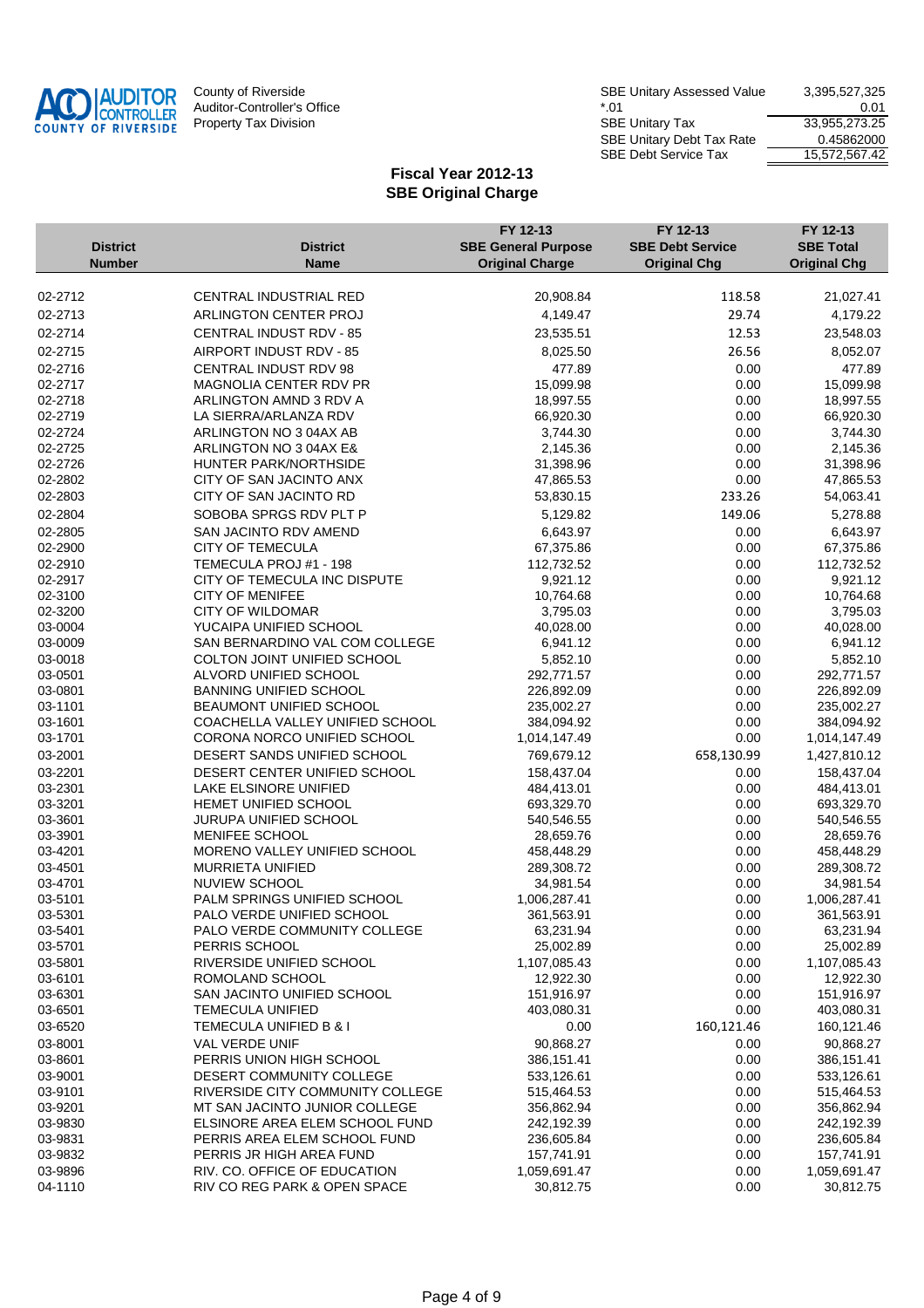

|                                  |                                                                    | FY 12-13                                             | FY 12-13                                       | FY 12-13                                |
|----------------------------------|--------------------------------------------------------------------|------------------------------------------------------|------------------------------------------------|-----------------------------------------|
| <b>District</b><br><b>Number</b> | District<br><b>Name</b>                                            | <b>SBE General Purpose</b><br><b>Original Charge</b> | <b>SBE Debt Service</b><br><b>Original Chg</b> | <b>SBE Total</b><br><b>Original Chg</b> |
|                                  |                                                                    |                                                      |                                                |                                         |
| 04-1351                          | FLOOD CONTROL ADMINISTRATION                                       | 55,886.66                                            | 0.00                                           | 55,886.66                               |
| 04-1361                          | FLOOD CONTROL ZONE 1                                               | 139,198.80                                           | 0.00                                           | 139,198.80                              |
| 04-1362                          | FLOOD CONTROL ZONE 2                                               | 147,881.12                                           | 0.00                                           | 147,881.12                              |
| 04-1363                          | FLOOD CONTROL ZONE 3                                               | 30,682.92                                            | 0.00                                           | 30,682.92                               |
| 04-1364                          | FLOOD CONTROL ZONE 4                                               | 263,579.45                                           | 0.00                                           | 263,579.45                              |
| 04-1365                          | FLOOD CONTROL ZONE 5                                               | 54,033.96                                            | 0.00                                           | 54,033.96                               |
| 04-1366                          | FLOOD CONTROL ZONE 6                                               | 107,070.70                                           | 0.00                                           | 107,070.70                              |
| 04-1367                          | FLOOD CONTROL ZONE 7                                               | 45,959.43                                            | 0.00                                           | 45,959.43                               |
| 04-1376                          | FLOOD ZN 6 ANX 1                                                   | 2,788.01                                             | 0.00                                           | 2,788.01                                |
| 04-1701                          | <b>COUNTY SERVICE AREA 1 *</b>                                     | 120.60                                               | 0.00                                           | 120.60                                  |
| 04-1702                          | COUNTY SERVICE AREA 2 *                                            | 13.89                                                | 0.00                                           | 13.89                                   |
| 04-1713                          | COUNTY SERVICE AREA 12 *                                           | 52.58                                                | 0.00                                           | 52.58                                   |
| 04-1714                          | <b>COUNTY SERVICE AREA 13 *</b>                                    | 200.74                                               | 0.00                                           | 200.74                                  |
| 04-1716                          | <b>COUNTY SERVICE AREA 15 *</b>                                    | 490.11                                               | 0.00                                           | 490.11                                  |
| 04-1718                          | <b>COUNTY SERVICE AREA 17 *</b>                                    | 50.60                                                | 0.00                                           | 50.60                                   |
| 04-1722                          | <b>COUNTY SERVICE AREA 20 *</b>                                    | 9.30                                                 | 0.00                                           | 9.30                                    |
| 04-1723                          | COUNTY SERVICE AREA 21 *<br><b>COUNTY SERVICE AREA 22 *</b>        | 234.14<br>58.41                                      | 0.00                                           | 234.14<br>58.41                         |
| 04-1724<br>04-1725               | <b>COUNTY SERVICE AREA 23 *</b>                                    | 25.82                                                | 0.00<br>0.00                                   | 25.82                                   |
| 04-1726                          | <b>COUNTY SERVICE AREA 24 *</b>                                    | 2.70                                                 | 0.00                                           | 2.70                                    |
| 04-1729                          | <b>COUNTY SERVICE AREA 27 *</b>                                    | 584.25                                               | 0.00                                           | 584.25                                  |
| 04-1733                          | <b>COUNTY SERVICE AREA 30 *</b>                                    | 192.46                                               | 0.00                                           | 192.46                                  |
| 04-1734                          | SERVICE AREA #33 MENIFEE                                           | 60.30                                                | 0.00                                           | 60.30                                   |
| 04-1736                          | <b>COUNTY SERVICE AREA 33 *</b>                                    | 912.26                                               | 0.00                                           | 912.26                                  |
| 04-1739                          | <b>COUNTY SERVICE AREA 36 *</b>                                    | 2,152.04                                             | 0.00                                           | 2,152.04                                |
| 04-1742                          | <b>COUNTY SERVICE AREA 38 *</b>                                    | 2,162.56                                             | 0.00                                           | 2,162.56                                |
| 04-1745                          | <b>COUNTY SERVICE AREA 41 *</b>                                    | 3,240.90                                             | 0.00                                           | 3,240.90                                |
| 04-1747                          | <b>COUNTY SERVICE AREA 43 *</b>                                    | 482.85                                               | 0.00                                           | 482.85                                  |
| 04-1751                          | <b>COUNTY SERVICE AREA 46 *</b>                                    | 589.41                                               | 0.00                                           | 589.41                                  |
| 04-1752                          | <b>COUNTY SERVICE AREA 47 *</b>                                    | 572.91                                               | 0.00                                           | 572.91                                  |
| 04-1756                          | <b>COUNTY SERVICE AREA 51</b>                                      | 4,372.75                                             | 0.00                                           | 4,372.75                                |
| 04-1757                          | COUNTY SERVICE AREA 52 *                                           | 700.97                                               | 0.00                                           | 700.97                                  |
| 04-1758                          | <b>COUNTY SERVICE AREA 53 *</b>                                    | 8.47                                                 | 0.00                                           | 8.47                                    |
| 04-1765                          | COUNTY SERVICE AREA 59 *                                           | 143.78                                               | 0.00                                           | 143.78                                  |
| 04-1766                          | <b>COUNTY SERVICE AREA 60 *</b>                                    | 252.75                                               | 0.00                                           | 252.75                                  |
| 04-1768                          | <b>COUNTY SERVICE AREA 62</b>                                      | 1,730.15                                             | 0.00                                           | 1,730.15                                |
| 04-1774                          | COUNTY SERVICE AREA 67 *                                           | 207.16                                               | 0.00                                           | 207.16                                  |
| 04-1776                          | <b>COUNTY SERVICE AREA 69</b>                                      | 1,997.23                                             | 0.00                                           | 1,997.23                                |
| 04-1777                          | <b>COUNTY SERVICE AREA 70 *</b>                                    | 1,132.28                                             | 0.00                                           | 1,132.28                                |
| 04-1779                          | <b>COUNTY SERVICE AREA 72 *</b>                                    | 212.99                                               | 0.00                                           | 212.99                                  |
| 04-1781                          | COUNTY SERVICE AREA 73 *                                           | 78.85                                                | 0.00                                           | 78.85                                   |
| 04-1782                          | <b>COUNTY SERVICE AREA 74 *</b>                                    | 1,950.06                                             | 0.00                                           | 1,950.06                                |
| 04-1783                          | COUNTY SERVICE AREA 75 *                                           | 181.64                                               | 0.00                                           | 181.64                                  |
| 04-1788                          | <b>COUNTY SERVICE AREA 80 *</b>                                    | 4,618.85                                             | 0.00                                           | 4,618.85                                |
| 04-1791                          | <b>COUNTY SERVICE AREA 82</b>                                      | 33.34                                                | 0.00                                           | 33.34                                   |
| 04-1792                          | <b>COUNTY SERVICE AREA 84- MENIFEE</b>                             | 226.49                                               | 0.00                                           | 226.49                                  |
| 04-1793                          | <b>COUNTY SERVICE AREA 84 *</b>                                    | 2,224.78                                             | 0.00                                           | 2,224.78                                |
| 04-1794                          | <b>COUNTY SERVICE AREA 85 *</b>                                    | 5,849.80                                             | 0.00                                           | 5,849.80                                |
| 04-1795<br>04-1796               | <b>COUNTY SERVICE AREA 86 *</b><br><b>COUNTY SERVICE AREA 87 *</b> | 9,333.02<br>240.79                                   | 0.00<br>0.00                                   | 9,333.02<br>240.79                      |
| 04-1798                          | SERVICE AREA # 86 MENIFEE                                          | 1,067.22                                             | 0.00                                           | 1,067.22                                |
| 04-1799                          | <b>COUNTY SERVICE AREA 89 *</b>                                    | 201.23                                               | 0.00                                           | 201.23                                  |
| 04-1802                          | <b>COUNTY SERVICE AREA 91 *</b>                                    | 380.58                                               | 0.00                                           | 380.58                                  |
| 04-1803                          | <b>COUNTY SERVICE AREA 92 *</b>                                    | 9.38                                                 | 0.00                                           | 9.38                                    |
| 04-1804                          | <b>COUNTY SERVICE AREA 93 *</b>                                    | 2,503.48                                             | 0.00                                           | 2,503.48                                |
| 04-1805                          | <b>COUNTY SERVICE AREA 94 *</b>                                    | 37.57                                                | 0.00                                           | 37.57                                   |
| 04-1808                          | COUNTY SERVICE AREA 97 *                                           | 450.81                                               | 0.00                                           | 450.81                                  |
|                                  |                                                                    |                                                      |                                                |                                         |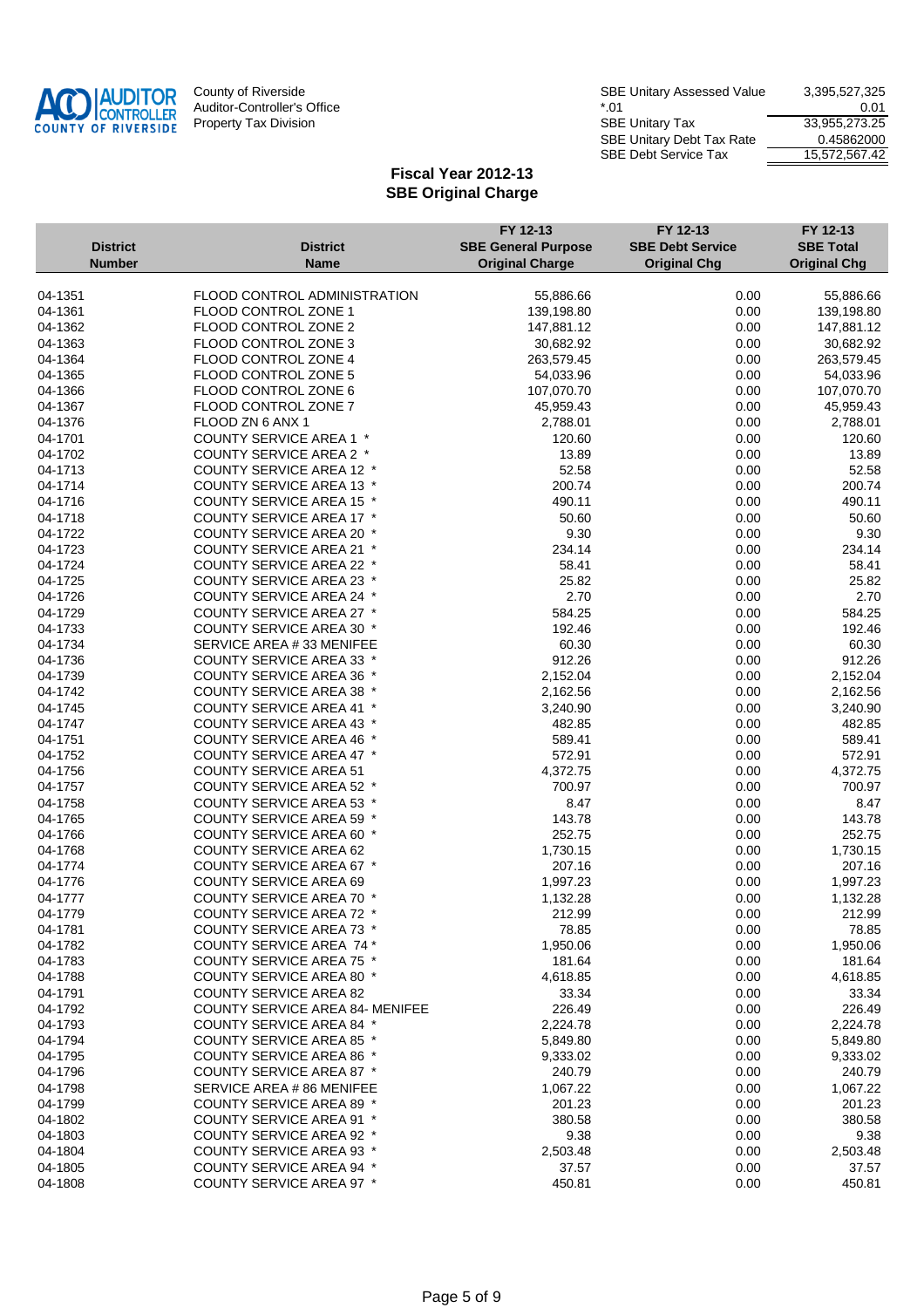

| County of Riverside         | <b>SBE Unitary Assessed Value</b> | 3,395,527,325 |
|-----------------------------|-----------------------------------|---------------|
| Auditor-Controller's Office | $*$ 01                            | 0.01          |
| Property Tax Division       | <b>SBE Unitary Tax</b>            | 33,955,273.25 |
|                             | <b>SBE Unitary Debt Tax Rate</b>  | 0.45862000    |
|                             | <b>SBE Debt Service Tax</b>       | 15.572.567.42 |

|                 |                                        | FY 12-13                   | FY 12-13                | FY 12-13            |
|-----------------|----------------------------------------|----------------------------|-------------------------|---------------------|
| <b>District</b> | <b>District</b>                        | <b>SBE General Purpose</b> | <b>SBE Debt Service</b> | <b>SBE Total</b>    |
| <b>Number</b>   | <b>Name</b>                            | <b>Original Charge</b>     | <b>Original Chg</b>     | <b>Original Chg</b> |
|                 |                                        |                            |                         |                     |
| 04-1814         | <b>COUNTY SERVICE AREA 102 *</b>       | 45.02                      | 0.00                    | 45.02               |
| 04-1815         | <b>COUNTY SERVICE AREA 103 *</b>       | 133.99                     | 0.00                    | 133.99              |
| 04-1816         | <b>COUNTY SERVICE AREA 104 *</b>       | 1,356.87                   | 0.00                    | 1,356.87            |
| 04-1817         | <b>COUNTY SERVICE AREA 105 *</b>       | 376.66                     | 0.00                    | 376.66              |
| 04-1820         | <b>COUNTY SERVICE AREA 108 *</b>       | 113.47                     | 0.00                    | 113.47              |
| 04-1825         | <b>COUNTY SERVICE AREA 113 *</b>       | 490.19                     | 0.00                    | 490.19              |
| 04-1837         | <b>COUNTY SERVICE AREA 125</b>         | 47.53                      | 0.00                    | 47.53               |
| 04-1838         | <b>COUNTY SERVICE AREA 126</b>         | 3,531.66                   | 0.00                    | 3,531.66            |
| 04-1845         | <b>COUNTY SERVICE AREA 145*</b>        | 2,287.94                   | 0.00                    | 2,287.94            |
| 04-1850         | SERVICE AREA # 145 - MENIFEE           | 109.98                     | 0.00                    | 109.98              |
| 04-1854         | <b>RANCHO MIRAGE CSD FIRE</b>          | 12,013.66                  | 0.00                    | 12,013.66           |
| 04-1855         | RANCHO MIRAGE CSD LIBRARY              | 5,012.90                   | 0.00                    | 5,012.90            |
| 04-4005         | SUMMIT CEMETERY DISTRICT               | 26,200.87                  | 0.00                    | 26,200.87           |
| 04-4015         | COACHELLA VALLEY PUBLIC CEMETERY       | 9,971.57                   | 0.00                    | 9,971.57            |
| 04-4018         | ELSINORE VALLEY CEMETERY               | 10,035.25                  | 0.00                    | 10,035.25           |
| 04-4025         | <b>MURRIETA CEMETERY</b>               | 2,311.75                   | 0.00                    | 2,311.75            |
| 04-4031         | PALM SPRINGS PUBLIC CEMETERY           | 5,434.84                   | 0.00                    | 5,434.84            |
| 04-4035         | PALO VERDE CEMETERY                    | 7,085.70                   | 0.00                    | 7,085.70            |
| 04-4038         | PERRIS VALLEY CEMETERY                 | 4,333.16                   | 0.00                    | 4,333.16            |
| 04-4041         | SAN JACINTO VALLEY CEMETERY            | 7,873.75                   | 0.00                    | 7,873.75            |
| 04-4045         | <b>TEMECULA PUBLIC CEMETERY</b>        | 5,168.63                   | 0.00                    | 5,168.63            |
| 04-4047         | <b>WILDOMAR CEMETERY</b>               | 5,175.17                   | 0.00                    | 5,175.17            |
| 04-4110         | CATHEDRAL CITY COM SVC                 | 6,260.82                   | 0.00                    | 6,260.82            |
| 04-4111         | CATHEDRAL CITY COM SVC ZN A            | 315.74                     | 0.00                    | 315.74              |
| 04-4112         | CATHEDRAL CITY CON SVC ZN B            | 12,926.24                  | 0.00                    | 12,926.24           |
| 04-4121         | <b>EDGEMONT COMMUNITY SERVICES</b>     | 8,802.94                   | 0.00                    | 8,802.94            |
| 04-4126         | EDGEMONT COM SERV DIST ILL 1           | 155.19                     | 0.00                    | 155.19              |
| 04-4151         | <b>JURUPA COMMUNITY SERVICES</b>       | 58,778.07                  | 0.00                    | 58,778.07           |
| 04-4156         | JURUPA COM SERV DIST ILL 2             | 185.85                     | 0.00                    | 185.85              |
| 04-4157         | JURUPA COMM SERV IMP 2                 | 2,805.70                   | 0.00                    | 2,805.70            |
| 04-4158         | <b>JURUPA COMM SERV IMP 3</b>          | 3,051.32                   | 0.00                    | 3,051.32            |
| 04-4171         | SANTA ROSA COMMUNITY SERVICES          | 1,989.26                   | 0.00                    | 1,989.26            |
| 04-4251         | RUBIDOUX COMMUNITY SERVICES            | 43,924.82                  | 0.00                    | 43,924.82           |
| 04-4266         | MURRIETA CITY ZONE OF BEN. CSD         | 451.84                     | 0.00                    | 451.84              |
| 04-4270         | <b>MORENO VALLEY COMM SVC</b>          | 1,580.90                   | 0.00                    | 1,580.90            |
| 04-4271         | MORENO VAL COMM SV ZN A                | 36,676.33                  | 0.00                    | 36,676.33           |
| 04-4272         | MORENO VAL COMM SV ZN B                | 2,151.40                   | 0.00                    | 2,151.40            |
| 04-4302         | <b>TEMECULA ZONE B</b>                 | 31.86                      | 0.00                    | 31.86               |
| 04-4325         | COACHELLA FIRE PROTECTION              | 14,858.11                  | 0.00                    | 14,858.11           |
| 04-4331         | <b>IDYLLWILD FIRE PROTECTION</b>       | 20,638.82                  | 0.00                    | 20,638.82           |
| 04-4341         | MURRIETA FIRE PROT DIST - CITY         | 37,364.97                  | 0.00                    | 37,364.97           |
| 04-4343         | <b>MURRIETA FIRE POR CO FIRE- CITY</b> | 34,085.12                  | 0.00                    | 34,085.12           |
| 04-4345         | <b>MENIFEE FIRE PROTECTION</b>         | 10,297.17                  | 0.00                    | 10,297.17           |
| 04-4347         | WILDOMAR FIRE PROTECTION               | 3,903.07                   | 0.00                    | 3,903.07            |
| 04-4365         | <b>DESERT HOSPITAL</b>                 | 89,282.75                  | 0.00                    | 89,282.75           |
| 04-4381         | PALO VERDE VALLEY HOSPITAL             | 6,926.79                   | 0.00                    | 6,926.79            |
| 04-4391         | SAN GORGONIO PASS MEM HOSPITAL         | 22,978.45                  | 0.00                    | 22,978.45           |
| 04-4455         | <b>BANNING UNIF SCH DIST LIB</b>       | 29,613.73                  | 0.00                    | 29,613.73           |
| 04-4461         | <b>BEAUMONT LIBRARY</b>                | 19,193.11                  | 0.00                    | 19,193.11           |
| 04-4485         | PALO VERDE VALLEY LIBRARY              | 16,900.70                  | 0.00                    | 16,900.70           |
| 04-4555         | CV MOSQ & VECTOR CONTROL               | 84,766.81                  | 0.00                    | 84,766.81           |
| 04-4571         | N.W. MOSQUITO & VECTOR CONT DIST       | 34,308.69                  | 0.00                    | 34,308.69           |
| 04-4606         | BEAUMONT CHERRY VAL REC & PARK         | 27,231.69                  | 0.00                    | 27,231.69           |
| 04-4611         | COACHELLA VALLEY REC AND PARK          | 49,296.09                  | 0.00                    | 49,296.09           |
| 04-4621         | <b>JURUPA AREA REC &amp; PARK</b>      | 18,690.52                  | 0.00                    | 18,690.52           |
| 04-4631         | COUNTY ORTEGA TRAIL REC & PK           | 9,996.44                   | 0.00                    | 9,996.44            |
| 04-4646         | VALLEY WIDE REC & PARK                 | 31,289.73                  | 0.00                    | 31,289.73           |
|                 |                                        |                            |                         |                     |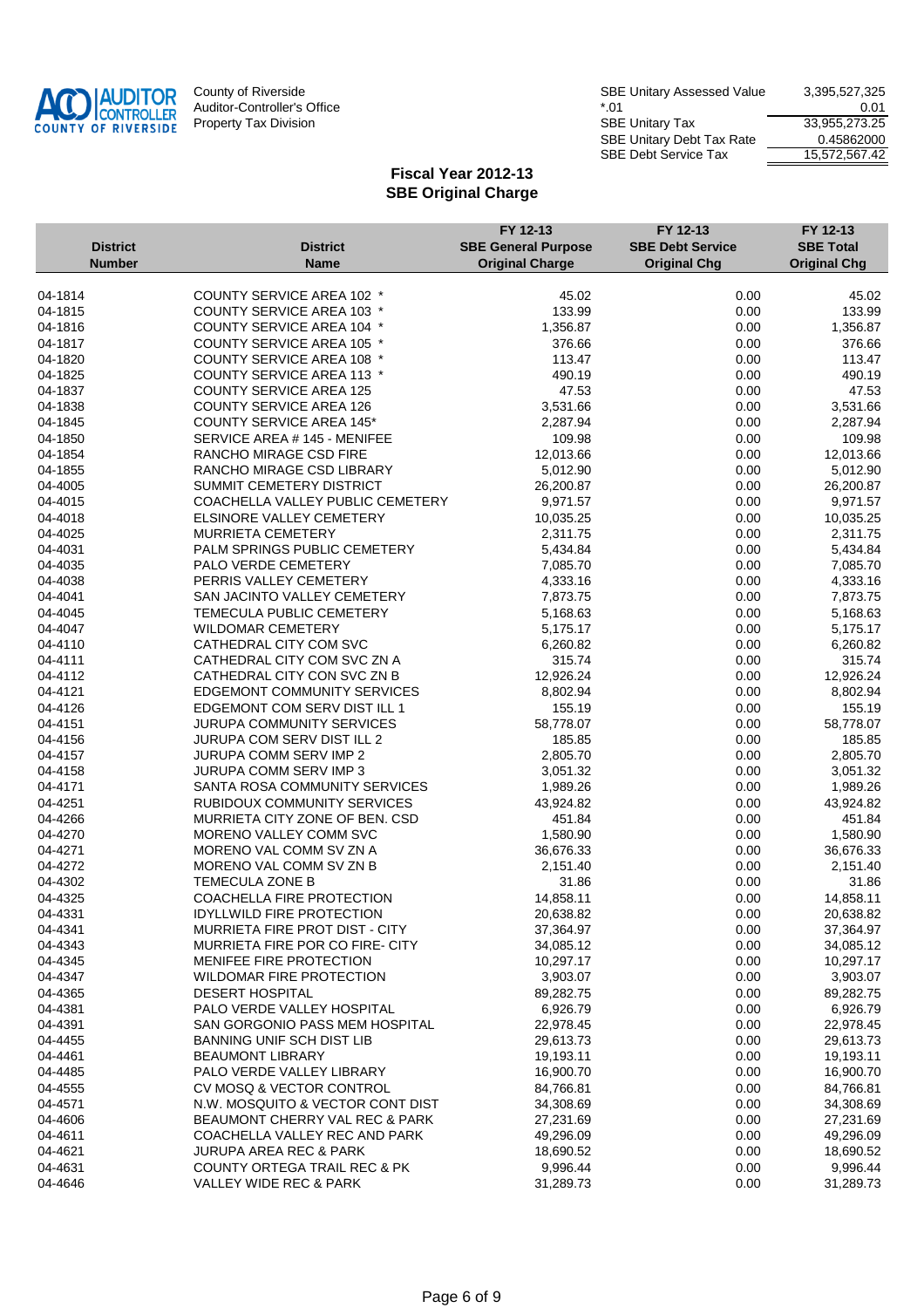

|                                  |                                                                      | FY 12-13                                             | FY 12-13                                       | FY 12-13                                |
|----------------------------------|----------------------------------------------------------------------|------------------------------------------------------|------------------------------------------------|-----------------------------------------|
| <b>District</b><br><b>Number</b> | <b>District</b><br><b>Name</b>                                       | <b>SBE General Purpose</b><br><b>Original Charge</b> | <b>SBE Debt Service</b><br><b>Original Chg</b> | <b>SBE Total</b><br><b>Original Chg</b> |
|                                  |                                                                      |                                                      |                                                |                                         |
| 04-4661                          | <b>COACHELLA SANITARY</b>                                            | 5,534.38                                             | 0.00                                           | 5,534.38                                |
| 04-4671                          | HOME GARDENS SANITARY                                                | 3,218.13                                             | 0.00                                           | 3,218.13                                |
| 04-4681                          | <b>VALLEY SANITARY</b>                                               | 16,561.61                                            | 0.00                                           | 16,561.61                               |
| 04-4696                          | <b>THERMAL SANITARY</b>                                              | 6,336.88                                             | 0.00                                           | 6,336.88                                |
| 04-4811                          | CABAZON COUNTY WATER                                                 | 3,491.59                                             | 0.00                                           | 3,491.59                                |
| 04-4821                          | COACHELLA VALLEY COUNTY WATER                                        | 110,499.00                                           | 490,961.66                                     | 601,460.66                              |
| 04-4822                          | COACHELLA VAL WATER PSEUDO                                           | 0.08                                                 | 0.00                                           | 0.08                                    |
| 04-4841                          | COACHELLA VAL CO WTR IMP DIST 10                                     | 1,795.43                                             | 0.00                                           | 1,795.43                                |
| 04-4842                          | COACHELLA VAL CO WTR IMP DIST 17                                     | 99.18                                                | 0.00                                           | 99.18                                   |
| 04-4844<br>04-4847               | COACHELLA VAL CO WTR IMP DIST 13<br>COACHELLA VAL CO WTR IMP DIST 80 | 42.03<br>18,271.14                                   | 0.00<br>0.00                                   | 42.03<br>18,271.14                      |
| 04-4849                          | COACHELLA VAL CO WTR IMP DIST 50                                     | 458.26                                               | 0.00                                           | 458.26                                  |
| 04-4851                          | DESERT HOT SPRINGS COUNTY WATER                                      | 48,790.23                                            | 0.00                                           | 48,790.23                               |
| 04-4853                          | DESERT HOT SPRINGS CO WTR IMP B                                      | 9,426.51                                             | 0.00                                           | 9,426.51                                |
| 04-4854                          | DESERT HOT SPRINGS CO WTR IMP C                                      | 9,828.33                                             | 0.00                                           | 9,828.33                                |
| 04-4855                          | DESERT HOT SPRGS CO WATER IMP 1                                      | 3,914.37                                             | 0.00                                           | 3,914.37                                |
| 04-4856                          | DESERT HOT SPRGS CO WATER IMP 2                                      | 1,534.94                                             | 0.00                                           | 1,534.94                                |
| 04-4861                          | <b>EAST BLYTHE COUNTY WATER</b>                                      | 3,224.40                                             | 0.00                                           | 3,224.40                                |
| 04-4866                          | DESERT HOT SPGS CO WTR IMP G                                         | 5,155.95                                             | 0.00                                           | 5,155.95                                |
| 04-4867                          | DESERT HOT SPRS CO WATER IMP E                                       | 1,401.07                                             | 0.00                                           | 1,401.07                                |
| 04-4869                          | DESERT HOT SPRINGS CO WTR IMP S                                      | 22,679.26                                            | 0.00                                           | 22,679.26                               |
| 04-4871                          | <b>IDYLLWILD COUNTY WATER</b>                                        | 7,092.65                                             | 0.00                                           | 7,092.65                                |
| 04-4872                          | <b>IDYLLWILD COUNTY WATER IMP 1</b>                                  | 4,468.40                                             | 0.00                                           | 4,468.40                                |
| 04-4877                          | <b>MURRIETA COUNTY WATER</b>                                         | 155.54                                               | 0.00                                           | 155.54                                  |
| 04-4891<br>04-4893               | PINE COVE COUNTY WATER<br><b>WEST VALLEY WATER</b>                   | 2,464.94<br>0.09                                     | 0.00<br>0.00                                   | 2,464.94<br>0.09                        |
| 04-4896                          | YUCAIPA VALLEY COUNTY WATER                                          | 3,712.90                                             | 0.00                                           | 3,712.90                                |
| 04-4897                          | YUCAIPA VALLEY CO WTR IMP #1                                         | 2,223.50                                             | 0.00                                           | 2,223.50                                |
| 04-5121                          | DESERT WATER AGENCY                                                  | 30,787.59                                            | 4,586,178.74                                   | 4,616,966.32                            |
| 04-5131                          | DESERT WATER AGENCY 1ST FRINGE                                       | 10,405.33                                            | 48,986.23                                      | 59,391.56                               |
| 04-5132                          | DESERT WATER AGENCY 2ND FRINGE                                       | 199.75                                               | 18,404.08                                      | 18,603.82                               |
|                                  |                                                                      |                                                      |                                                |                                         |
| 04-5133                          | DESERT WATER AGENCY 3RD FRINGE                                       | 381.50                                               | 70,760.32                                      | 71,141.82                               |
| 04-5134                          | DESERT WATER AGENCY 4TH FRINGE                                       | 359.66                                               | 62,005.82                                      | 62,365.48                               |
| 04-5135                          | DESERT WATER AGENCY 5TH FRINGE                                       | 505.44                                               | 151,997.53                                     | 152,502.98                              |
| 04-5136                          | DESERT WATER AGENCY 6TH FRINGE                                       | 2,142.23                                             | 253,515.49                                     | 255,657.72                              |
| 04-5137                          | DESERT WATER AGENCY 7TH FRINGE                                       | 78.23                                                | 9,890.68                                       | 9,968.91                                |
| 04-5139                          | DESERT WATER AGENCY 9TH FRINGE                                       | 15.81                                                | 407.28                                         | 423.09                                  |
| 04-5141                          | DESERT WATER AGENCY 10TH FRINGE                                      | 1,154.68                                             | 99,730.22                                      | 100,884.90                              |
| 04-5171                          | SAN GORGONIO PASS WTR AG DEBT SV                                     | 56,859.71                                            | 3,216,740.50                                   | 3,273,600.21                            |
| 04-5301                          | <b>METRO WATER EAST 1301999</b>                                      | 0.00                                                 | 2,144,307.04                                   | 2,144,307.04                            |
| 04-5333                          | M W D EAST 21ST FR 1301021                                           | 0.00                                                 | 602.92                                         | 602.92                                  |
| 04-5336                          | M W D EAST 24TH FR 1301024                                           | 0.00                                                 | 7,885.36                                       | 7,885.36                                |
| 04-5351                          | METRO WATER WEST 1302999                                             | 0.00                                                 | 1,775,995.43                                   | 1,775,995.43                            |
| 04-5372                          | M W D WEST 11TH FR 1302011                                           | 0.00                                                 | 6,704.62                                       | 6,704.62                                |
| 04-5401                          | EASTERN MUNICIPAL WATER                                              | 176,869.80                                           | 0.00                                           | 176,869.80                              |
| 04-5404                          | EASTERN MUNICIPAL WATER ADJACENT                                     | 59,109.63                                            | 0.00                                           | 59,109.63                               |
| 04-5411                          | EASTERN MUN WATER 1ST FRINGE                                         | 35,113.57                                            | 0.00                                           | 35,113.57                               |
| 04-5412                          | EASTERN MUN WATER 2ND FRINGE                                         | 3,424.26                                             | 0.00                                           | 3,424.26                                |
| 04-5413                          | EASTERN MUN WATER 3RD FRINGE                                         | 4,175.24                                             | 0.00                                           | 4,175.24                                |
| 04-5414                          | EASTERN MUN WATER 4TH FRINGE                                         | 102.41                                               | 0.00                                           | 102.41                                  |
| 04-5415                          | EASTERN MUN WATER 5TH FRINGE                                         | 3,968.99                                             | 0.00                                           | 3,968.99                                |
| 04-5416                          | <b>EASTERN MUN WATER 6TH FRINGE</b>                                  | 1,021.87                                             | 0.00                                           | 1,021.87                                |
| 04-5417                          | EASTERN MUN WATER 7TH FRINGE                                         | 1,098.04                                             | 0.00                                           | 1,098.04                                |
| 04-5418                          | EASTERN MUN WATER 8TH FRINGE                                         | 550.92                                               | 0.00                                           | 550.92                                  |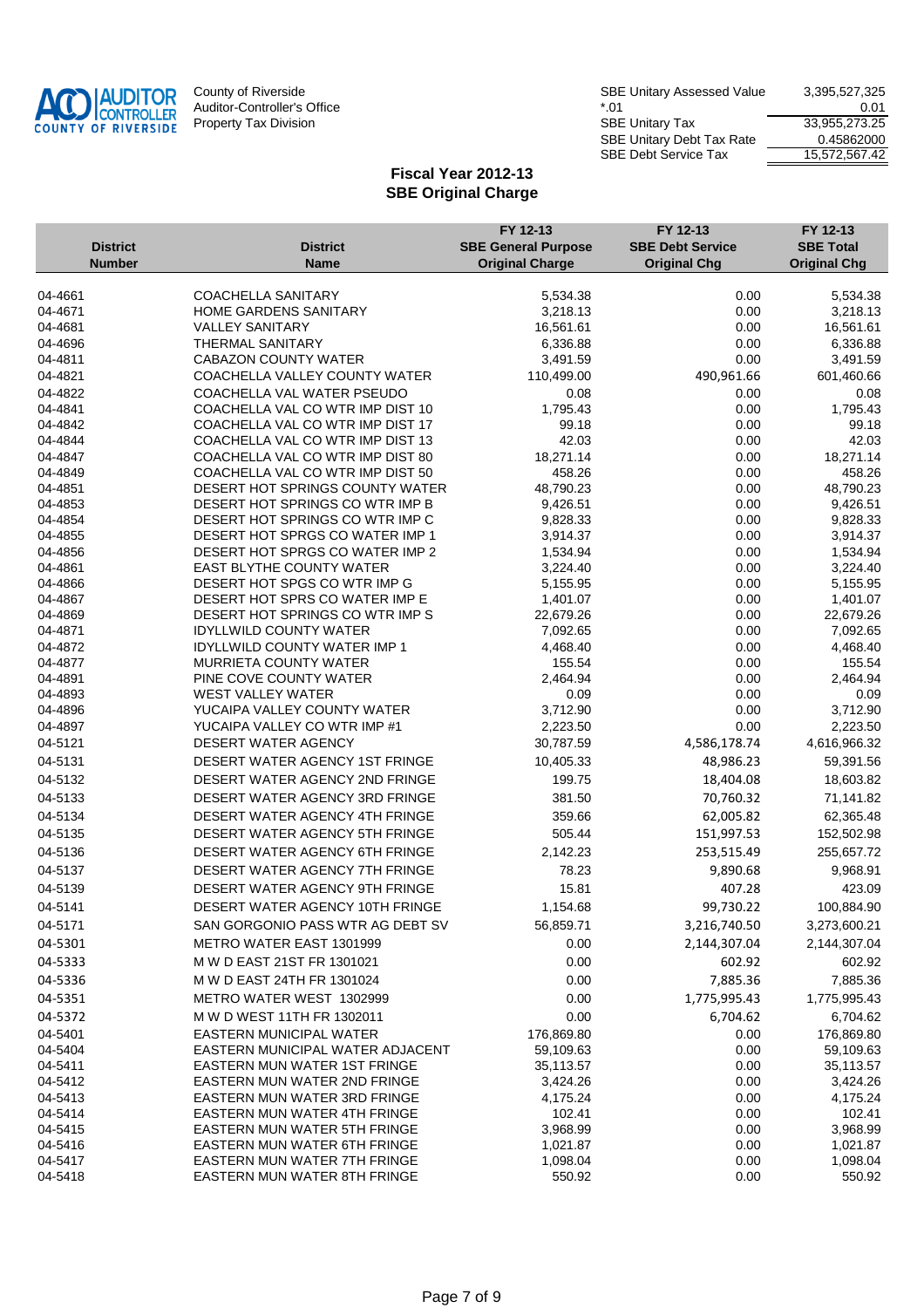

|                    |                                                                       | FY 12-13                   | FY 12-13                | FY 12-13              |
|--------------------|-----------------------------------------------------------------------|----------------------------|-------------------------|-----------------------|
| <b>District</b>    | <b>District</b>                                                       | <b>SBE General Purpose</b> | <b>SBE Debt Service</b> | <b>SBE Total</b>      |
| <b>Number</b>      | <b>Name</b>                                                           | <b>Original Charge</b>     | <b>Original Chg</b>     | <b>Original Chg</b>   |
|                    |                                                                       |                            |                         |                       |
| 04-5419            | EASTERN MUN WATER 9TH FRINGE                                          | 21.66                      | 0.00                    | 21.66                 |
| 04-5421            | EASTERN MUN WATER 10TH FRINGE                                         | 174.85                     | 0.00                    | 174.85                |
| 04-5422            | EASTERN MUN WATER 11TH FRINGE                                         | 75.78                      | 0.00                    | 75.78                 |
| 04-5423            | EASTERN MUN WATER 12TH FRINGE                                         | 4.00                       | 0.00                    | 4.00                  |
| 04-5424            | EASTERN MUN WATER 13TH FRINGE                                         | 16,666.25                  | 0.00                    | 16,666.25             |
| 04-5425<br>04-5426 | EASTERN MUN WATER 14TH FRINGE                                         | 3,983.35                   | 0.00                    | 3,983.35              |
| 04-5427            | <b>EASTERN MUN WATER 15TH FRINGE</b>                                  | 842.68                     | 0.00                    | 842.68                |
|                    | EASTERN MUN WATER 16TH FRINGE                                         | 12.01                      | 0.00                    | 12.01                 |
| 04-5428<br>04-5429 | EASTERN MUN WATER 17TH FRINGE<br><b>EASTERN MUN WATER 18TH FRINGE</b> | 19.38<br>259.54            | 0.00                    | 19.38                 |
| 04-5430            |                                                                       |                            | 0.00                    | 259.54                |
| 04-5434            | EASTERN MUN WATER 19TH FRINGE                                         | 604.59<br>139.48           | 0.00                    | 604.59<br>139.48      |
|                    | EASTERN MUN WATER 20TH FRINGE                                         |                            | 0.00                    |                       |
| 04-5435<br>04-5437 | EASTERN MUN WATER 21ST FRINGE                                         | 448.69                     | 0.00                    | 448.69                |
| 04-5443            | EASTERN MUN WATER 22ND FRINGE                                         | 1,244.02                   | 0.00                    | 1,244.02              |
| 04-5453            | EASTERN MUN WATER 24TH FRINGE<br>EASTERN MUN WATER IMP DIST 3         | 1,802.79<br>41,521.24      | 0.00<br>0.00            | 1,802.79<br>41,521.24 |
| 04-5455            | EASTERN MUN WATER IMP DIST 5                                          | 32.28                      | 0.00                    | 32.28                 |
| 04-5457            | EASTERN MUN WATER IMP DIST 7                                          | 141.64                     |                         | 141.64                |
| 04-5459            | EASTERN MUN WATER IMP DIST 9                                          | 1,640.01                   | 0.00<br>0.00            | 1,640.01              |
| 04-5461            | EASTERN MUN WATER IMP DIST 10                                         | 6,784.15                   | 0.00                    | 6,784.15              |
| 04-5462            | EASTERN MUN WATER IMP DIST 11                                         | 207.51                     | 0.00                    | 207.51                |
| 04-5463            | EASTERN MUN WATER IMP DIST 12                                         | 430.31                     | 0.00                    | 430.31                |
| 04-5464            | EASTERN MUN WATER IMP DIST 13                                         | 10,314.28                  | 0.00                    | 10,314.28             |
| 04-5466            | EASTERN MUN WATER IMP DIST 15                                         | 25.17                      | 0.00                    | 25.17                 |
| 04-5468            | EASTERN MUN WTR IMP DIST 17                                           | 23,324.47                  | 0.00                    | 23,324.47             |
| 04-5469            | EASTERN MUN WATER IMP DIST 18                                         | 463.85                     | 0.00                    | 463.85                |
| 04-5473            | EASTERN MUN WTR IMP DIST 21                                           | 2,653.64                   | 0.00                    | 2,653.64              |
| 04-5474            | EASTERN MUN WTR IMP DIST 22                                           | 0.00                       | 215,307.70              | 215,307.70            |
|                    |                                                                       |                            |                         |                       |
| 04-5483            | EASTERN MUN WATER IMP DIST C                                          | 6,272.98                   | 0.00                    | 6,272.98              |
| 04-5484            | EASTERN MUN WTR IMP DIST U-13                                         | 9,894.66                   | 0.00                    | 9,894.66              |
| 04-5489            | EASTERN MUN WTR IMP DIST U-10                                         | 1,039.49                   | 0.00                    | 1,039.49              |
| 04-5491<br>04-5493 | EASTERN MUN WTR IMP DIST U-1<br>EASTERN MUN WATER IMP DIST U-3        | 9,475.23                   | 0.00                    | 9,475.23              |
|                    |                                                                       | 8,150.48                   | 0.00                    | 8,150.48              |
| 04-5494            | EASTERN MUN WTR IMP DIST U-4<br>EASTERN MUN WATER IMP DIST U-5        | 945.47                     | 0.00                    | 945.47                |
| 04-5495<br>04-5496 | EASTERN MUN WTR IMP DIST U-6                                          | 255.28<br>739.74           | 0.00<br>0.00            | 255.28<br>739.74      |
|                    |                                                                       |                            |                         |                       |
| 04-5497            | EASTERN MUN WTR IMP DIST U-7                                          | 322.25                     | 0.00                    | 322.25                |
| 04-5498            | EASTERN MUN WTR IMP DIST U-8                                          | 42,067.46                  | 636,379.54              | 678,446.99            |
| 04-5501            | ELSINORE VALLEY MUNICIPAL WATER                                       | 73,891.01                  | 0.00                    | 73,891.01             |
| 04-5512            | FI SINORE VAL MUN WTR 2ND FRINGE                                      | 3,728.45                   | 0.00                    | 3,728.45              |
| 04-5513            | ELSINORE VAL MUN WTR 3RD FRINGE                                       | 0.08                       | 0.00                    | 0.08                  |
| 04-5514            | ELSINORE VAL MUN WTR 4TH FRINGE                                       | 219.71                     | 0.00                    | 219.71                |
| 04-5515            | ELSINORE VAL MUN WTR 5TH FRINGE                                       | 198.18                     | 0.00                    | 198.18                |
| 04-5516            | ELSINORE VAL MUN WTR 6TH FRINGE                                       | 7,482.67                   | 0.00                    | 7,482.67              |
| 04-5517            | ELSINORE VAL MUN WTR 7TH FRINGE                                       | 57.97                      | 0.00                    | 57.97                 |
| 04-5519            | ELSINORE VAL MUN WTR 9TH FRINGE                                       | 3.55                       | 0.00                    | 3.55                  |
| 04-5520            | ELSINORE VAL MUN WTR 10TH FRINGE                                      | 134.01                     | 0.00                    | 134.01                |
| 04-5552            | ELS VAL MUN WTR IMP 1 1ST FRINGE                                      | 647.29                     | 0.00                    | 647.29                |
| 04-5601            | LAKE HEMET MUNICIPAL WATER                                            | 31,113.08                  | 0.00                    | 31,113.08             |
| 04-5611            | LAKE HEMET MUNICIPAL WTR IMP U-2                                      | 736.80                     | 0.00                    | 736.80                |
| 04-5651            | SAN BERNARDINO V MUN WTR DEBT SV                                      | 535.50                     | 12,054.24               | 12,589.73             |
| 04-5701            | WESTERN MUNICIPAL WATER                                               | 119,035.80                 | 0.00                    | 119,035.80            |
| 04-5711            | WESTERN MUN WATER 1ST FRINGE                                          | 3,844.22                   | 0.00                    | 3,844.22              |
| 04-5712            | WESTERN MUN WATER 2ND FRINGE                                          | 121.47                     | 0.00                    | 121.47                |
| 04-5713            | WESTERN MUN WATER 3RD FRINGE                                          | 1,670.91                   | 0.00                    | 1,670.91              |
| 04-5714            | WESTERN MUN WATER 4TH FRINGE                                          | 3.72                       | 0.00                    | 3.72                  |